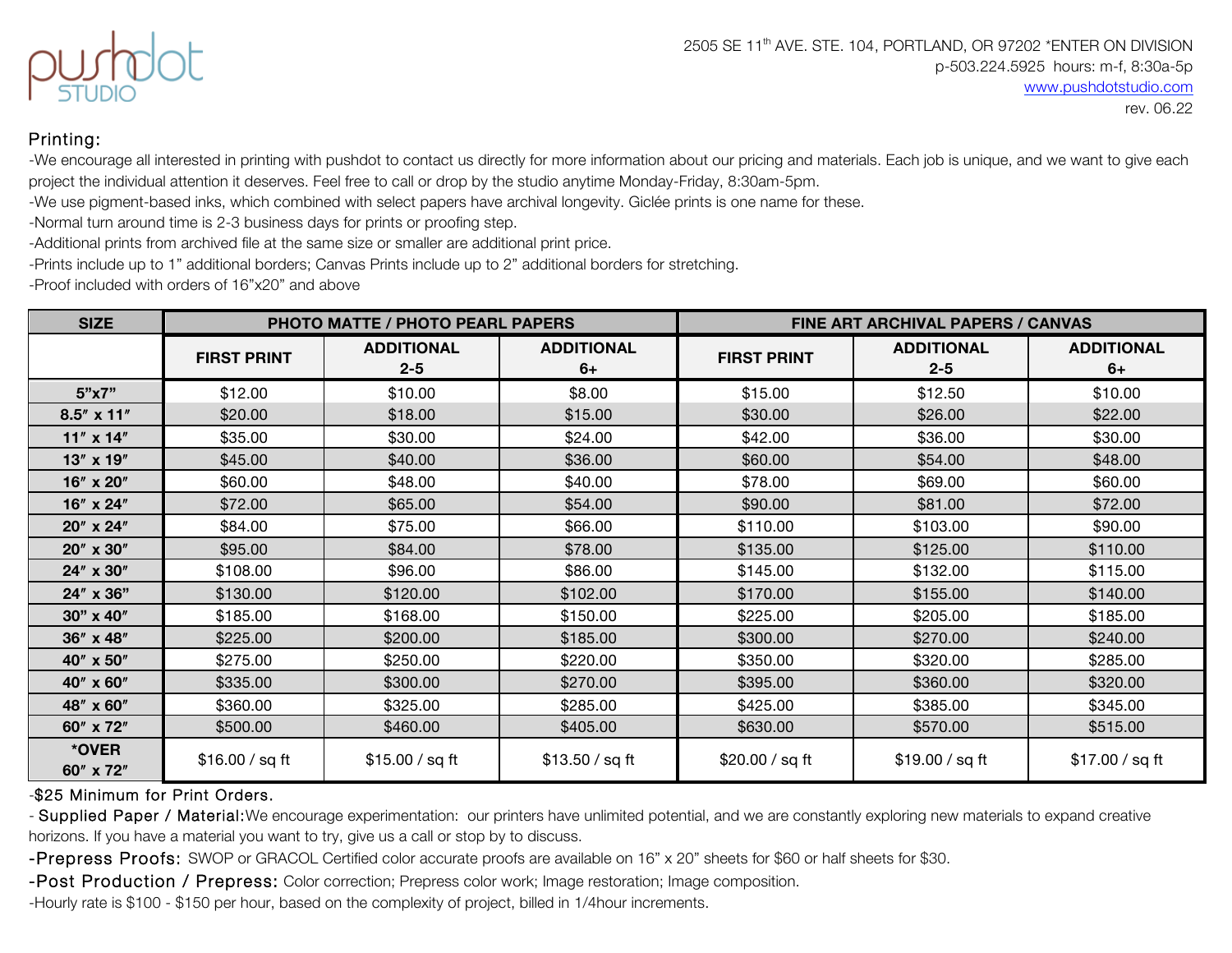

www.pushdotstudio.com

rev. 06.22

## Scanning: Flatbed up to 12 x 17 and Film up to 4 x 5 inches

-Professional scans from negatives, transparencies, or prints.

-Virtual drum scanning ensures optimal scanning quality while leaving the original untouched.

-Scans can be done in the enhanced (16 bit) mode, which doubles the output file size.

-Grayscale default is Dot Gain 20% ; Color default is 8 bit RGB Adobe 1998.

-All scanned images are cleaned for imperfections that are not on the original image.

-Scans are delivered on a CD or as a download link in an email as a TIFF file with an embedded profile.

# -25% Artist Discount on Flatbed scanning

-Normal turn around time is 2-3 working days.

-Pricing is based on the number of MB (Megabytes) in the file generated by the scan.

| Size of Image File              | Cost |
|---------------------------------|------|
| Web Use Resolution (up to 5 MB) | \$10 |
| Up to 100 MB                    | \$25 |
| Over 100 MB                     | \$35 |

Examples of output file sizes at 300 dpi:

|             | $8.5'' \times 11''$ | $11'' \times 17''$ | $16'' \times 24''$ | $20'' \times 24''$ |
|-------------|---------------------|--------------------|--------------------|--------------------|
| Grayscale   | 8 MB                | 16 MB              | 33 MB              | 42 MB              |
| <b>RGB</b>  | 24 MB               | 48 MB              | 100 MB             | 124 MB             |
| <b>CMYK</b> | 32 MB               | 64 MB              | 132 MB             | 165 MB             |

- Please call for a quote on quantity orders or special projects!

- \$25 Minimum on Web Use scan orders.

# Studio Captures: Flat 2-D Artwork up to 4 x 8 ft (call if larger)

-In our photo studio, we can capture and create high resolution copy scans of virtually any size flat artwork. We offer years of professional experience in shooting and lighting artwork which when combined with our specialized software, result in delivering the ideal file for reproduction printing, web use, or documentation.

| Size of Artwork | Cost  |
|-----------------|-------|
| Up to 24"x36"   | \$90  |
| Over 24"x36"    | \$125 |

- Additional captures in the same order that are approximately the same size and medium are discounted 25%.

- Normal turn around time is 3-5 working days.

- Complimentary paper proofs are included.

- Additional charges may apply with pieces over 40", any special handling and/or lighting.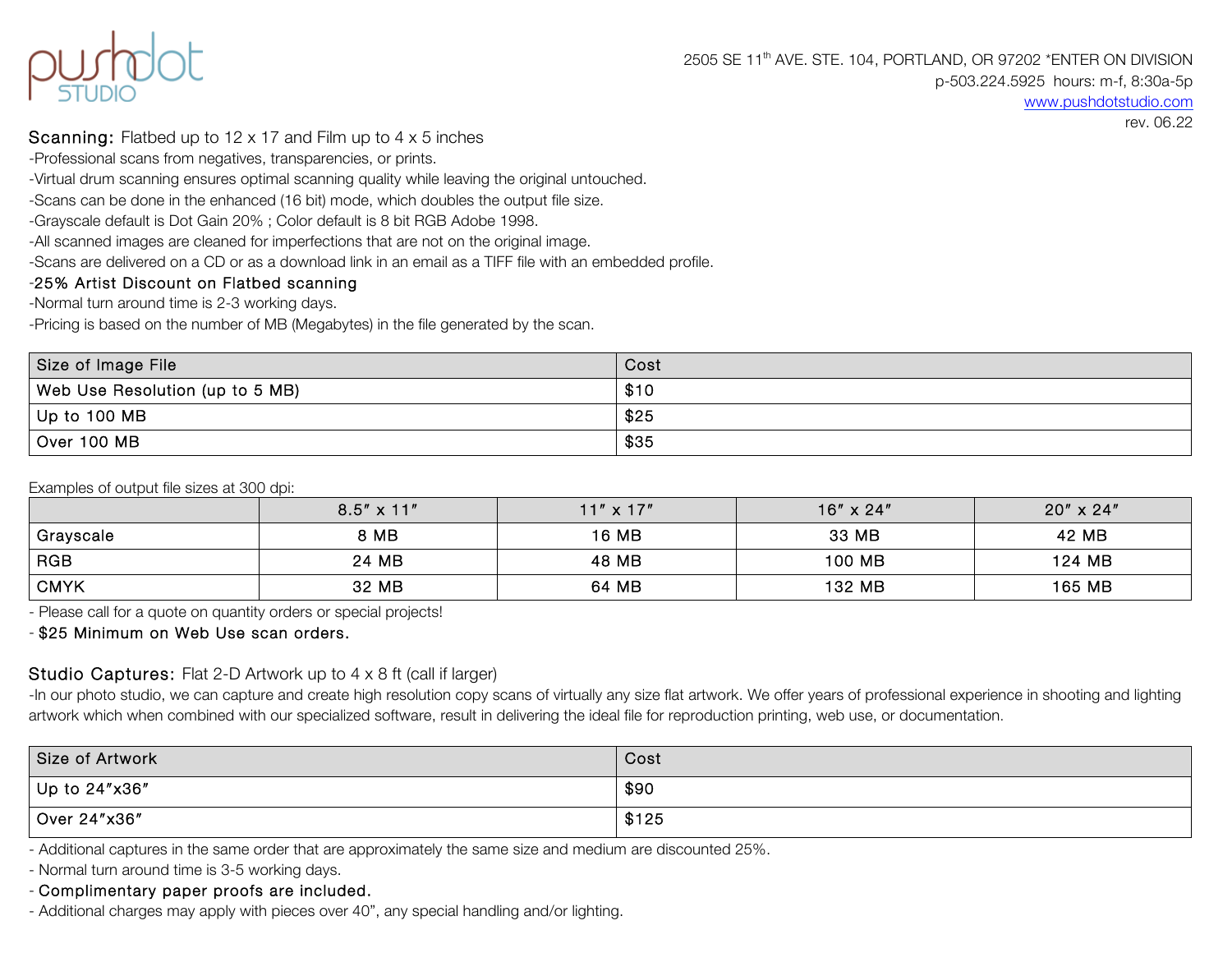

# Portfolio Printing:

\*Please contact us to discuss any questions, unique requests or potential discounts based on volume or special projects.

### Paper

- 1. Printing can be single or double sided.
- 2. Paper is usually provided by the client. We can send a link to purchase the paper and have sent directly to us.
- 3. We have found that only a few papers excel in printing double sided along with exceptional image quality. We strongly recommend not printing on pre-drilled / scored paper to achieve the highest results and have the most flexibility in layout. Please contact us for more information about this.
- 4. Most double-sided paper is uncoated or matte finish. Single sided can be either coated or matte. Inks are archival.
- 5. A lacquer overspray is included for added protection/durability.

## File Set-up

- 1. Images should be between 180- 360 dpi at final printing scale.
- 2. Images should be in RGB color space using Adobe 1998 on a calibrated monitor. Tiff files are the preferred format.
- 3. Ideally, the images should be placed into a file layout program such as InDesign to avoid additional file set-up costs. Working with a designer to help with this is recommended.
- 4. For full bleed printing, please include an additional 1/8" on each side. For spreads, the facing page needs to be offset 1.5" for gutter loss.
- 5. When setting up files or pages, be sure to include the gutter that generally will add 3/4" to the overall size. For example, if the visual opening of the portfolio is to be 11x14 inches, add 3/4" to the gutter side and center accordingly. For example, on an 11x14 inch landscape book, the page set-up size would be 11x14.75 inches, but the centering would still be based on the 11x14 visual opening.
- 6. Provide native file with all links and fonts. Include pdf for reference.

# Costs and Process

- 1. One time set-up and loose color proofing per book: \$100. Includes "global" corrections based on first round proofing.
- 2. Printing per double sided page for most sizes on supplied paper: \$25 each /15% off additional book.
- 3. Printing per single sided page for most sizes on supplied paper: \$20 /15% off additional books.
- 4. Trimming, drilling and scoring: \$75 for up to 50 pages. \$45 for additional pages or books.
- 5. If we supply the paper: call for quote.
- 6. Additional color work or extra file prep: \$100/hr in ¼ hour increments.
- 7. Shipping and handling is additional.

## Binding Products and Services Available Timing (Call if needed quicker)

- 1. Set-up and proofing: 2-4 working days.
- 2. Printing: 4-6 working days.